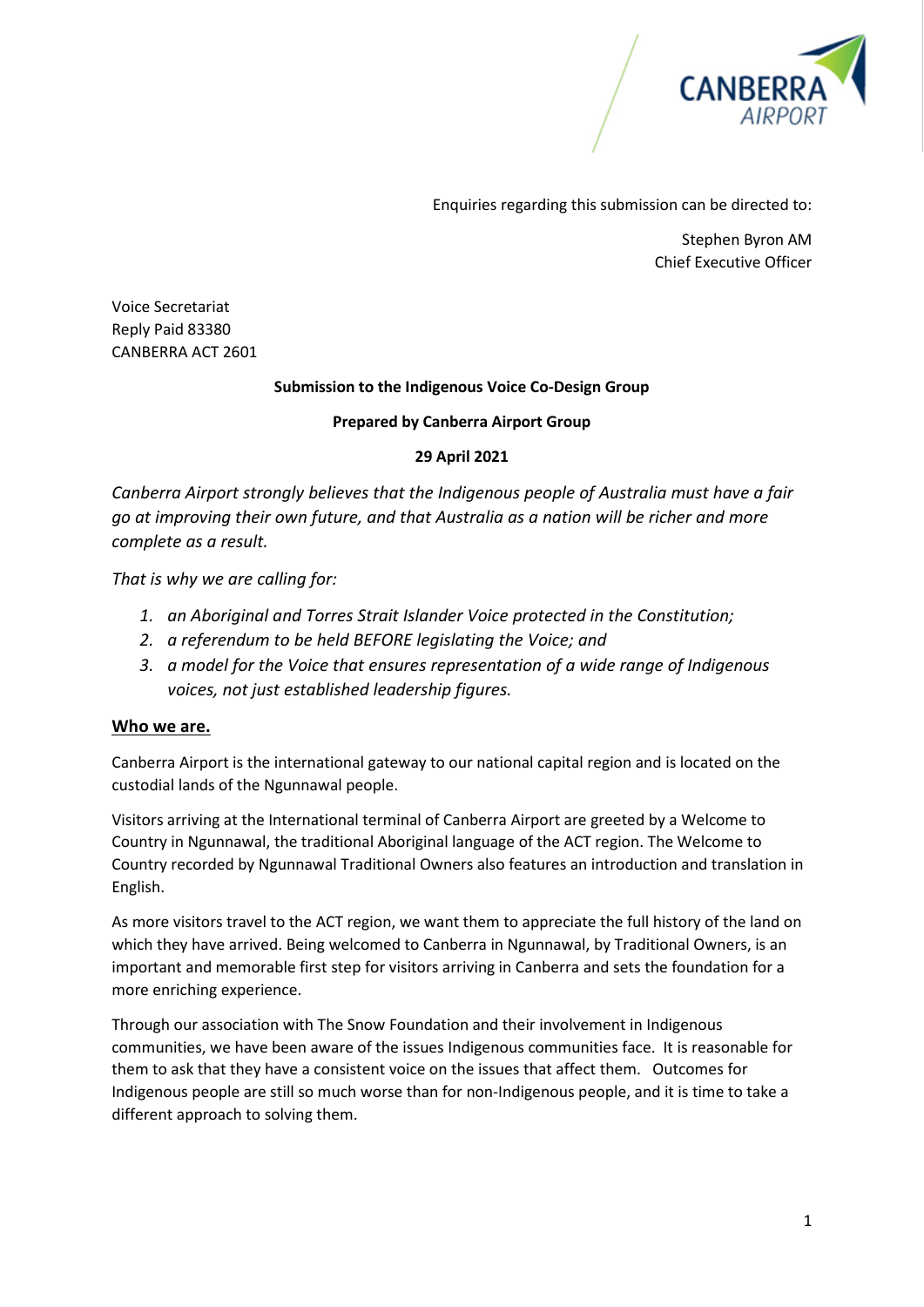

# **Recommendation 1: An Aboriginal and Torres Strait Islander Voice protected in the Constitution.**

## **It's time for recognition**

Aboriginal and Torres Strait Islander people have lived in Australia for over 60,000 years. Yet they are not recognised in our Constitution and have virtually no say on the matters that affect them.

### **A chance to improve living conditions and outcomes for Indigenous communities**

Despite much effort and money spent, living conditions and outcomes for Indigenous people remain much worse than for non-Indigenous people. Baseline data for the Closing the Gap targets 2020 indicate that Indigenous people have significantly lower life expectancy, are behind in all early development indicators, have lower school completion and employment rates, are over-represented in out-of-home care and prisons / juvenile justice centres, and are twice as likely to die by suicide.

Guaranteeing a Voice for Australia's First Nations people in the Constitution will provide a basis for Indigenous people to take ownership of the challenges they face and the solutions that will improve their lives.

### **Widespread public support**

An Indigenous Voice has widespread support among the Australian public – in 2020, 86% of the general community think it's important to establish a representative Indigenous body, and 81% think it is important to protect that body within the constitution (Reconciliation Australia – 2020 Barometer).

### **Recommendation 2: A referendum to be held BEFORE legislating the Voice.**

It is important to first hold a referendum and enshrine the Voice in the Constitution, rather than legislating it without a referendum.

### **A national conversation**

A referendum will engage the Australian public in a conversation about our past, present and future.

### **Legitimacy and stability**

It provides legitimacy and authority to ensure that the Voice is heard.

It also gives it stability and flexibility, enabling it to speak the truth without fearing for its existence.

# **Recommendation 3: A model for the Voice that ensures representation of a wide range of Indigenous voices, not just established leadership figures.**

The design for the Voice must ensure that previously unheard Aboriginal and Torres Strait Islander people have the same chance of being heard as established leadership figures. The work of the Co-Design Group has started this important process.